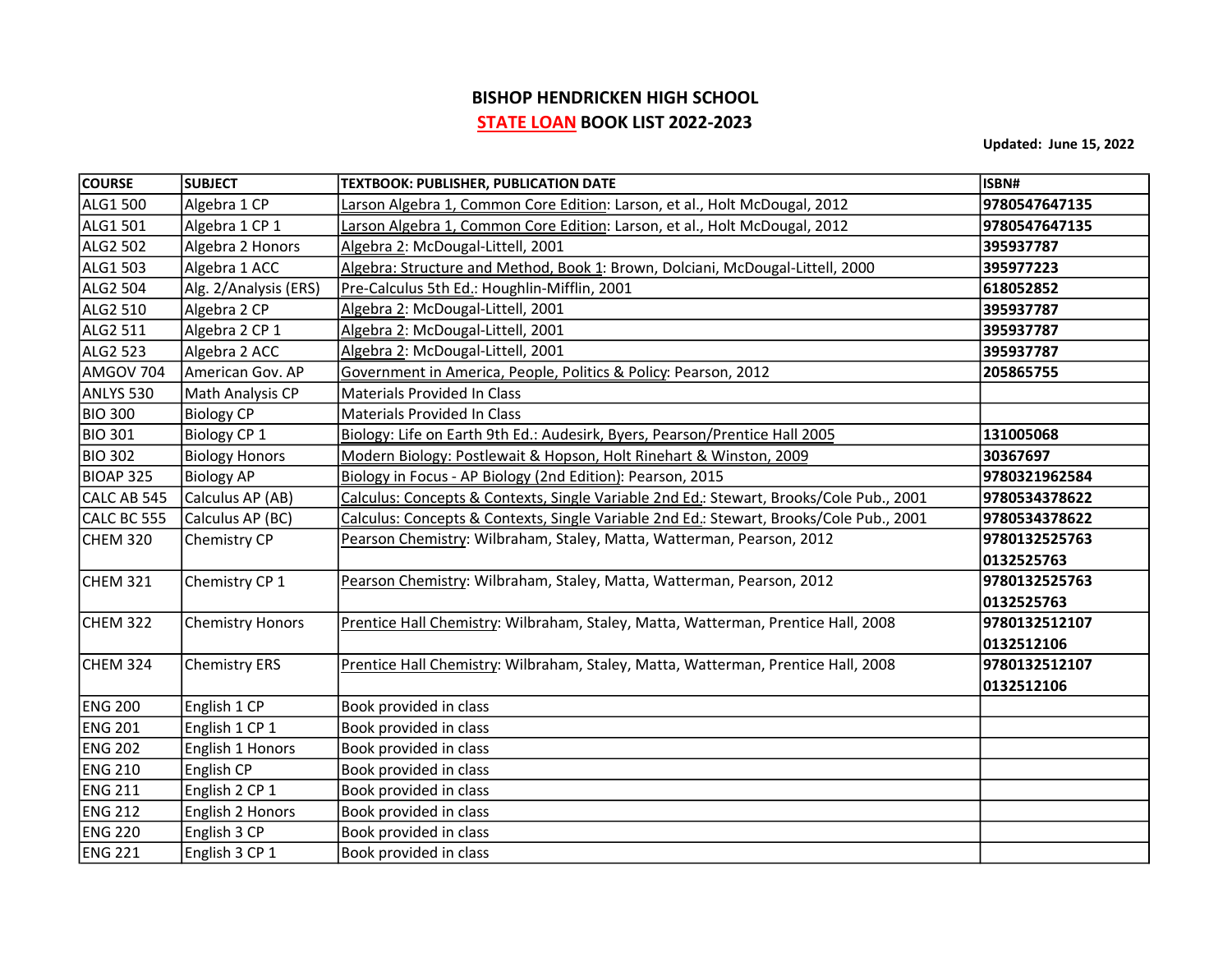| <b>ENG 222</b>            | English 3 Honors           | Book provided in class                                                         |                 |
|---------------------------|----------------------------|--------------------------------------------------------------------------------|-----------------|
| <b>ENG 225</b>            | English 3 AP               | Book provided in class                                                         |                 |
| <b>ENG 230</b>            | English 4 CP               | Book provided in class                                                         |                 |
| <b>ENG 231</b>            | English 4 CP 1             | Book provided in class                                                         |                 |
| <b>ENG 232</b>            | English 4 Honors           | Book provided in class                                                         |                 |
| <b>ENG 235</b>            | English AP                 | Book provided in class                                                         |                 |
| FRNCH 601                 | French 1 CP 1              | Discovering French 1: Valette-Valette/McDougal Littell                         | 9780547871561   |
| FRNCH 603                 | French 1 ACC               | Discovering French 1: Valette-Valette/McDougal Littell                         | 9780547871561   |
| <b>FRNCH 611</b>          | French 2 CP 1              | Discovering French, Nouveau! (Blanc) Level 2 (2007), McDougal - Little         | 978-0618656523  |
| <b>FRNCH 612</b>          | French 2 Honors            | Discovering French, Nouveau! (Blanc) Level 2 (2007), McDougal - Little         | 978-0618656523  |
| FRNCH 621                 | French 3 CP 1              | Discovering French, Noveau! Rouge: Level 3: McDougal-Littell                   | 9780547901930   |
| FRNCH 622                 | French 3 Honors            | Discovering French, Noveau! Rouge: Level 3: McDougal-Littell                   | 9780547901930   |
| FRNCH5 635                | French 5 AP                | Tresors du Temps: Glencoe/McGraw-Hill, 1997                                    | 26766515        |
| FRNCHAP 635   French 4 AP |                            | Tresors du Temps: Glencoe/McGraw-Hill, 1997                                    | 26766515        |
| <b>GEOM 511</b>           | Geometry CP 1              | Larson Geometry, Common Core Edition: Larson, McDougal-Littell, 2012           | 9780547647142   |
| GEOM 512                  | <b>Geometry Honors</b>     | Geometry: Jurgensen, McDougal-Littell, 2000                                    | 395977274       |
| GEOM 513                  | Geometry ACC               | Geometry: Jurgensen, McDougal-Littell, 2000                                    | 395977274       |
| GEOM 520                  | Geometry CP                | Geometry: Concepts and Skills: McDougal Little, 2003                           | 618087583       |
| <b>ITAL 601</b>           | Italian 1 CP 1             | Prego! An Invitation to Italian: Graziana Lazzarino                            | 75574268        |
| ITAL 603                  | Italian 1 ACC              | Prego! An Invitation to Italian: Graziana Lazzarino                            | 75574268        |
| <b>ITAL 611</b>           | Italian 2 CP 1             | Prego! An invitation to Italian (Eight Edition): Graziana Lazzarino            | 75574268        |
| <b>ITAL 612</b>           | Italian 2 Honors           | Prego! An invitation to Italian (Eight Edition): Graziana Lazzarino            | 75574268        |
| PHYSIO 310                | Physiology CP              | Essentials of Human Anatomy & Physiology, 3rd Ed.: Martini & Bartholomew, 2003 | 130615676       |
| PHYSIO 311                | Physiology CP 1            | Essentials of Human Anatomy & Physiology, 3rd Ed.: Martini & Bartholomew, 2003 | 130615676       |
| <b>PSYC 702</b>           | Psychology CP 1            | Psychology: Prentice Hall, 2012                                                | 978-0-205790289 |
|                           |                            |                                                                                | 205-79028-3     |
| <b>PSYCH 703</b>          | Psychology AP              | Myers Psychology for AP 2nd Edition: Worth Publishers, 2014                    | 978-1464113079  |
|                           |                            |                                                                                | 1464113076      |
| PHYSICS 331               | Physics CP 1               | Physics: Principles with Applications 6th Ed.: Prentice Hall, 2008             | 9780136073024   |
| PHYSICS 332               | Physics Honors             | Physics: Principles with Applications 6th Ed.: Prentice Hall, 2008             | 9780136073024   |
| PRECALC 531               | Pre-Calculus CP 1          | Pre-Calculus 5th Ed.: Larson, D.C. Health, 2001                                | 0618052852      |
|                           |                            | Trigonometry 7th Ed.: Lial-Hornsby/Schneider, Prentice Hall, 2001              | 032108599X      |
|                           |                            | Please order 1st and 2nd semester books                                        |                 |
| PRECALC 532               | <b>Pre-Calculus Honors</b> | Pre-Calculus 5th Ed.: Larson, D.C. Health, 2001                                | 618052852       |
| PRECALC 533               | Pre-Calclulus ACC          | Pre-Calculus 5th Ed.: Larson, D.C. Health, 2001                                | 618052852       |
| <b>SPAN 600</b>           | Spanish 1 CP               | Autentico 1: (Savvas Learning Co.)                                             | 978-0328934379  |
|                           |                            |                                                                                | 0328934372      |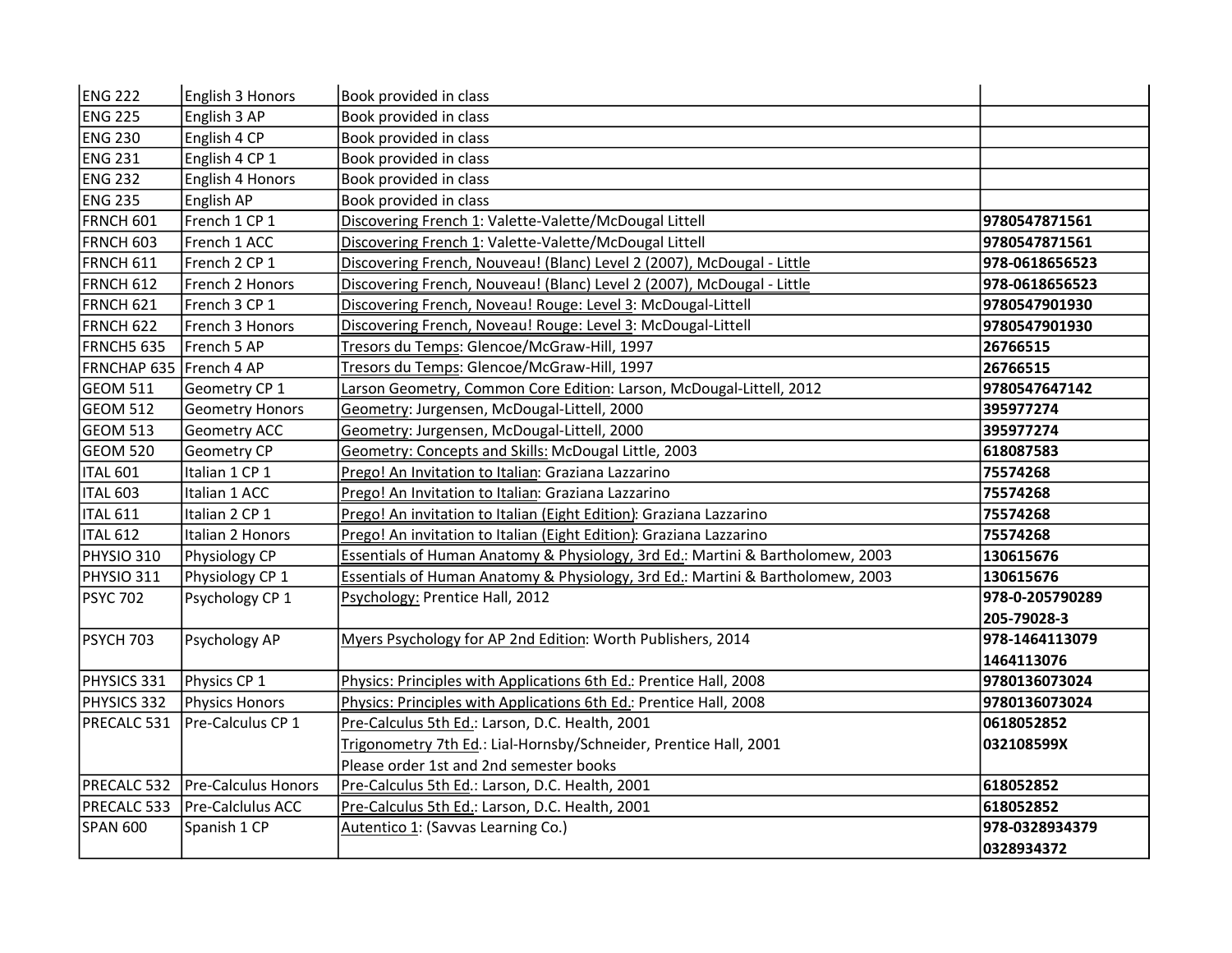| SPAN 601                 | Spanish 1 CP 1      | Autentico 1: (Savvas Learning Co.)                                                  | 978-0328934379    |
|--------------------------|---------------------|-------------------------------------------------------------------------------------|-------------------|
|                          |                     |                                                                                     | 0328934372        |
| <b>SPAN 603</b>          | Spanish 1 ACC       | Autentico 1: (Savvas Learning Co.)                                                  | 978-0328934379    |
|                          |                     |                                                                                     | 0328934372        |
| SPAN 610                 | Spanish 2 CP        | Autentico 2018 Level 2: Savvas Learning Company                                     | 978-0328934386    |
|                          |                     |                                                                                     | 0328923753        |
| SPAN 611                 | Spanish 2 CP 1      | Autentico 2018 Level 2: Savvas Learning Company                                     | 978-0328934386    |
|                          |                     |                                                                                     | 0328923753        |
| <b>SPAN 612</b>          | Spanish 2 Honors    | Autentico 2018 Level 2: Savvas Learning Company                                     | 978-0328934386    |
|                          |                     |                                                                                     | 0328923753        |
| SPAN 613                 | Spanish 2 ACC       | Autentico 2018 Level 2: Savvas Learning Company                                     | 978-0328934386    |
|                          |                     |                                                                                     | 0328923753        |
| SPAN 621                 | Spanish 3 CP 1      | Avancemos! Level 3: McDougal-Littell, 2007                                          | 618687262         |
| <b>SPAN 622</b>          | Spanish 3 Honors    | Avancemos! Level 3: McDougal-Littell, 2007                                          | 618687262         |
| SPAN 623                 | Spanish 3 ACC       | Avancemos! Level 3: McDougal-Littell, 2007                                          | 618687262         |
| SPAN4AP 625 Spanish 4 AP |                     | TEMAS AP Spanish Language and Culture: Publ. Blanco, 2013                           | 9781618572226     |
| SPAN 632                 | Spanish 4 Honors    | Tesoro Literario: Glencoe Publishing                                                | 26465124          |
| SPAN5 632                | Spanish 5 Honors    | Tesoro Literario: Glencoe Publishing                                                | 26465124          |
| <b>SPAN 633</b>          | Spanish 4 ACC       | Galeria de Arte y Vida                                                              | 26765950          |
| SPAN5AP 635 Spanish 5 AP |                     | TEMAS AP Spanish Language and Culture: Publ. Blanco, 2013                           | 9781618572226     |
| SPAN8 681                | Heritage Spanish 1  | Galería de lengua y cultura 1: Español para hispanohablantes: Vista Higher Learning | 978-1-54330-775-7 |
| STATS 448                | Statistics Acc.     | STATS Modeling the World 3rd Ed.: Bock, Velleman, DeVeaux, Publ. Pearson, 2010      | 131359584         |
| STATS 532                | Statistics Honors   | STATS Modeling the World 3rd Ed.: Bock, Velleman, DeVeaux, Publ. Pearson, 2010      | 131359584         |
| STATS 535                | Statistics AP       | STATS Modeling the World 3rd Ed.: Bock, Velleman, DeVeaux, Publ. Pearson, 2010      | 131359584         |
| TR GM 514                | Trig & Geometry ERS | Trigonometry 7th Ed.: Lial, Prentice Hall, 2001                                     | 032108599X        |
|                          |                     | Geometry: Jurgensen, McDougal-Littell, 2000                                         | 0395977274        |
|                          |                     | Please order 1st and 2nd semester books                                             |                   |
| US HIST 410              | US History 1 CP     | America: Pathways to the Present: Caxton, Perry, Reed, Winkler, Prentice Hall, 2003 | 130528498         |
| <b>US HIST 411</b>       | US History 1 CP 1   | America: Pathways to the Present: Caxton, Perry, Reed, Winkler, Prentice Hall, 2003 | 130528498         |
| US HIST 412              | US History 1 Honors | The American Pageant, 11th Ed.: Houghton/Mifflin, 1998                              | 669397288         |
| US HIST 414              | US History 1 ERS    | Out of Many - 6th Ed.: Faragher, Pearson, 2011                                      | 9780131371194     |
| US HIST 420              | US History 2 CP     | America - Pathways to the Present: Prentice Hall, 2003                              | 130528498         |
| US HIST 421              | US History 2 CP 1   | America - Pathways to the Present: Prentice Hall, 2003                              | 130528498         |
| US HIST 422              | US History 2 Honors | The American Pageant 11th Ed.: Houghton-Mifflin, 1998                               | 669397288         |
| US HIST 425              | US History AP       | Out of Many, 6th Ed.: Faragher, Pearson, 2011                                       | 9780131371194     |
| WDCLT 400                | World Cultures CP   | World Cultures: A Global Mosiac: Prentice Hall, 2004                                | 130368954         |
| WDCLT 401                | World Cultures CP 1 | World Cultures: A Global Mosiac: Prentice Hall, 2004                                | 130368954         |